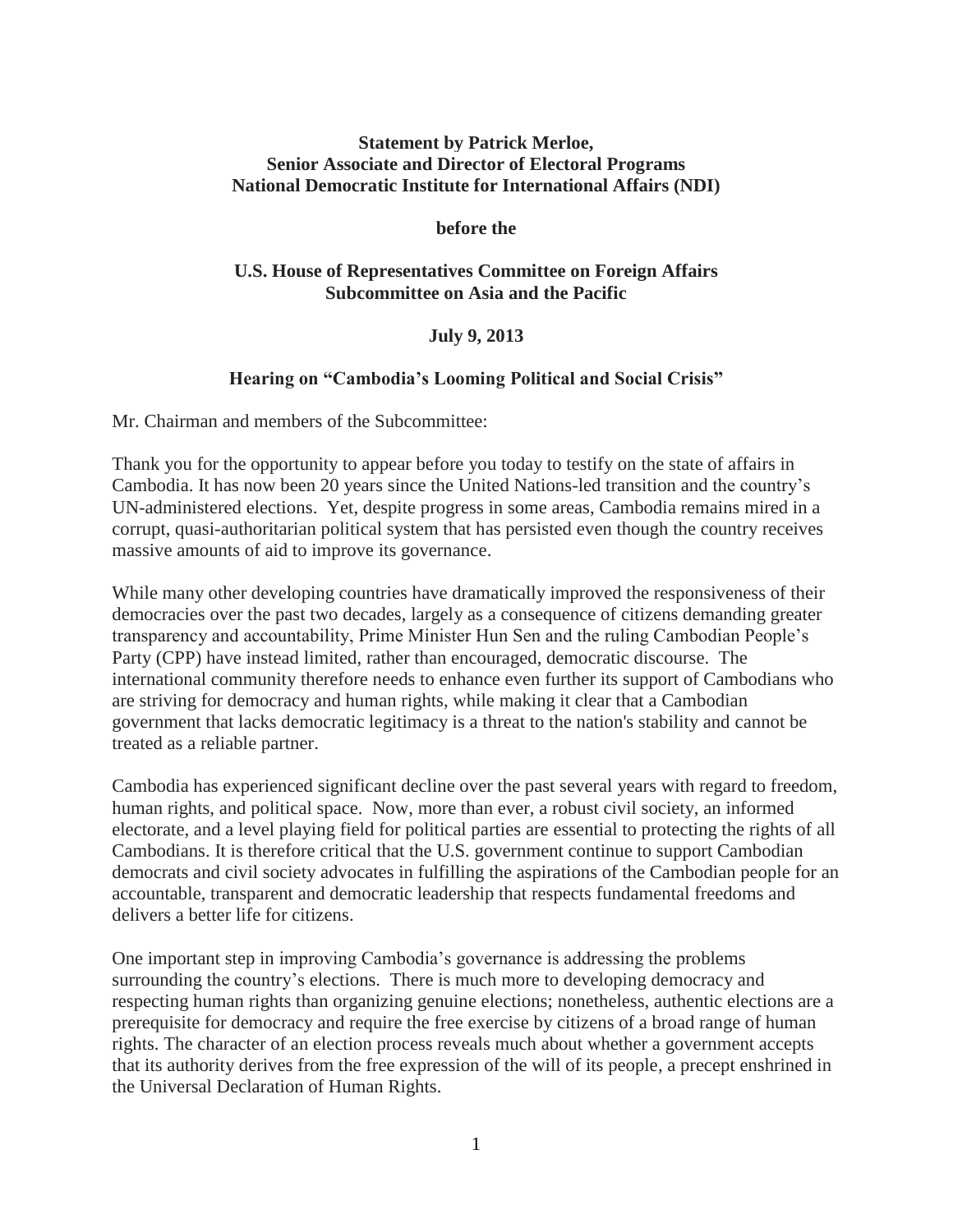While violence is less of a concern than it has been in past Cambodian elections, it is still a factor, and significant challenges remain to the delivery of credible and fair elections for the country's citizens. Opposition leaders face retaliation for their participation in the political process. For example, Kem Sokha, vice president of the Cambodian National Rescue Party (CNRP), has been threatened with prosecution by the government, and a politically-motivated conviction with an 11-year prison sentence has led CNRP President Sam Rainsy to self-imposed exile. More broadly, the intimidating rhetoric of and actions by the CPP, severe restrictions on freedom of speech and association, and the failure of the partisan National Election Committee (NEC) to address systemic problems in the election process threaten the quality and legitimacy of the elections scheduled to take place on July 28.

The political environment in Cambodia has grown increasingly tense in recent months, with the CPP taking measures to reduce the space for political discourse. In early June, a parliamentary committee made up entirely of CPP members voted to remove all opposition members from the National Assembly, an action the U.S. State Department said "deprives the Cambodian people of their voice and hurts the democratic process in Cambodia." Their removal paved the way for the rapid passage of a politically-motivated bill aimed at discrediting the opposition and removed the opposition MPs' immunity, exposing them to subsequent lawsuits and criminal charges.

Prime Minister Hun Sen has taken to the airwaves to threaten civil war and a return to a "Khmer Rouge-like" era if citizens vote for members of the opposition. He has also repeatedly attacked and made unsubstantiated allegations against opposition leader Kem Sokha, including accusations of pedophilia and rape. Dozens of protests against Sokha, allegedly organized or facilitated by the CPP, have been broadcast across the country on television and radio.<sup>1</sup> State funding and offices have been used to transcribe and translate numerous speeches by opposition members, reportedly doctored, with the aim of placing the opposition in a negative light.<sup>2</sup> There are now four criminal charges filed against Sokha, including one for defamation for calling CPP's campaign "dirty." There have been reports of the ruling party mobilizing state resources in its campaign, with civil servants, police and military officials leaving their offices to actively campaign across the country.<sup>3</sup>

In this restrictive environment, and despite obstruction by local authorities, CNRP party leaders have been actively campaigning, traveling the countryside to introduce the party and its platform through small meetings and events. Given that all television stations are affiliated with the ruling party, the opposition's media outreach is limited to a small number of independent radio stations. These too are under threat: the Ministry of Information recently issued a ban on broadcasting from Radio Free Asia, Voice of America, and Radio France International for the entire campaign period. Further, the ban prohibits coverage of election activities and reports on problems with the elections during the final week of the campaign. The ban was praised by the National Election Committee as "necessary to prevent an imbalance in the media." The NEC director further said there should be no coverage of "negative points of the government." Although the

<sup>3</sup> <http://www.cambodiadaily.com/elections/civil-servants-become-cpp-election-campaigners-31356/>

 $\overline{\phantom{a}}$ 

<sup>1</sup> <http://www.cambodiadaily.com/archive/thousands-rally-against-comments-made-by-kem-sokha-30039/>

<sup>2</sup> <http://www.cambodiadaily.com/elections/hun-sen-says-civil-war-would-be-oppositions-fault-30249/>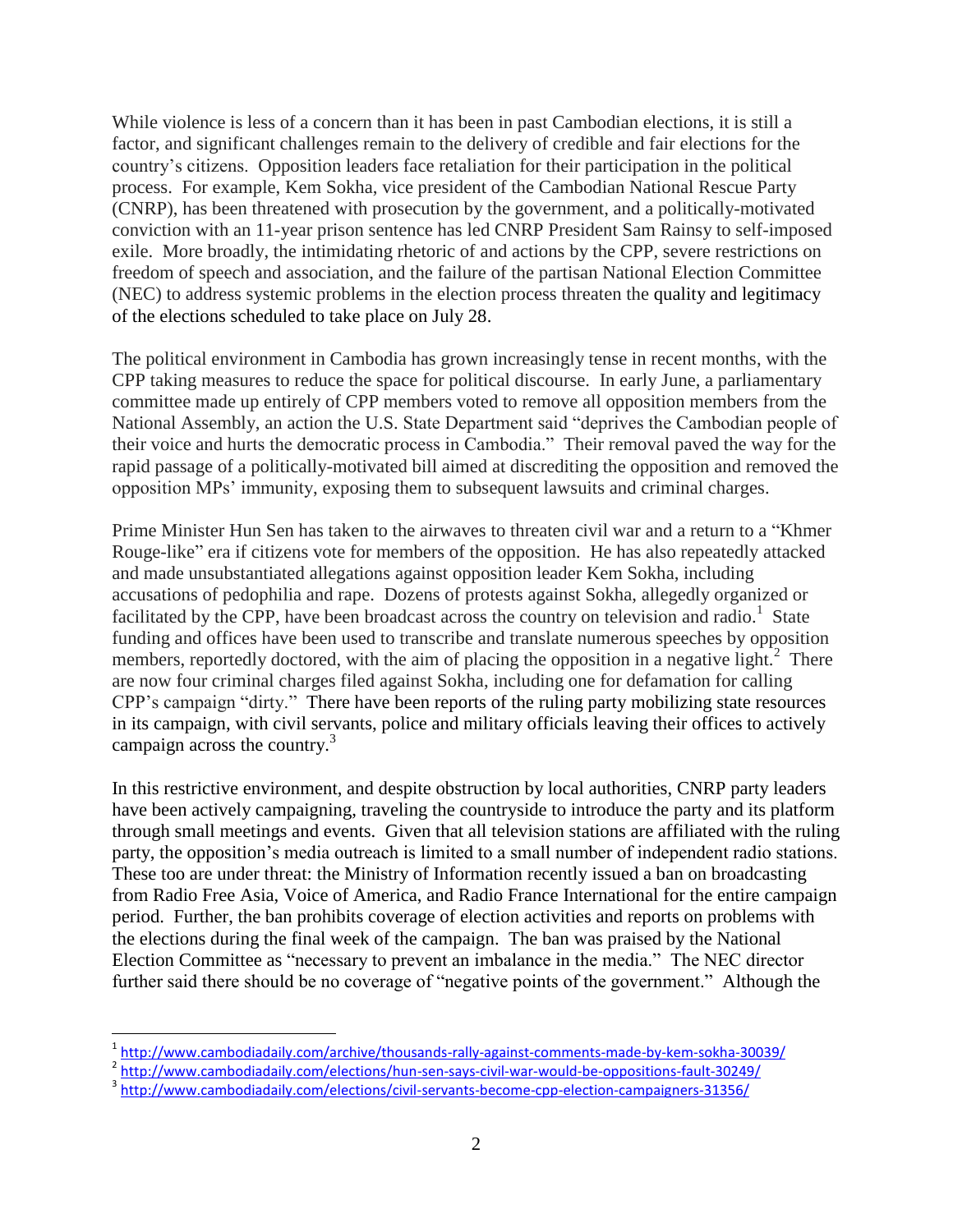Ministry of Information claims to have rescinded the ban on foreign broadcasts, restrictions on coverage during election week have not been lifted.

The National Election Committee is not an independent or neutral body. Despite recommendations over the years by numerous domestic and international organizations and elections experts to create an independent body, that simply has not happened. The commissioners, the majority known to be affiliated with the ruling party, are appointed in an opaque manner, and appointments of lower election bodies are done with limited transparency, creating a lack of credibility in their work.

Mr. Chairman, the broad concerns regarding Cambodia's political situation and infringements on the rights of Cambodian citizens are covered by others at this hearing. I would like to focus my remaining comments on one critical area concerning the right to vote, that is the flaws in the nation's voters list uncovered by NDI's voter registry audit (VRA); flaws which could lead to significant disenfranchisement on election day.

In February 2013, NDI and two Cambodian civil society organizations, the Neutral and Impartial Committee for Free and Fair Elections in Cambodia (NICFEC) and the Centre for Advanced Studies (CAS), conducted a VRA of Cambodia's 2012 voters list. A VRA is an impartial, systematic, scientific, and independent evaluation of the quality of the voters list and is a proven method used by independent organizations worldwide. NDI has organized VRAs in Cambodia, in advance of the 2008 national elections, as well as in many other countries around the world.

The VRA consists of two tests: a test of names on the voter registry, and a test of citizens' registration results. For the first test, names were randomly selected from the voter registry, and attempts were made to contact those voters to check the validity and accuracy of the information on the list. In the second test, eligible citizens were chosen randomly from the population and surveyed on their registration information to ascertain if they were on the voter registry.

NICFEC volunteer observers deployed to 414 communes across Cambodia in February 2013 to interview 4,893 respondents. All communes, polling stations and respondents were selected using statistically representative random sampling. The VRA employed rigorous data quality control mechanisms involving NDI and CAS audits, as well as targeted redeployment of interviewers and re-checking by NICFEC operators to verify data.

The results of the VRA are discouraging. Overall, the VRA found a decline in the quality of Cambodia's voters list since 2008 with regard to comprehensiveness, accuracy and validity. The registration rate for Cambodian voters has decreased since 2008, with 82.9 percent of eligible citizens on the list, compared to 87.9 percent prior to the 2008 general election. This contrasts starkly with the NEC's statistic that the number of names on the voter registry represents an impossible 101.7 percent of the eligible voting population. In certain provinces, the NEC has a registration rate as high as 109 percent. Using the National Institute for Statistics' population figures, the rate jumps to over 130 percent in some provinces.

Nearly 11 percent of citizens surveyed who believed they were registered for this year's elections could not be found on the list. Further, almost 8 percent of eligible citizens who reported voting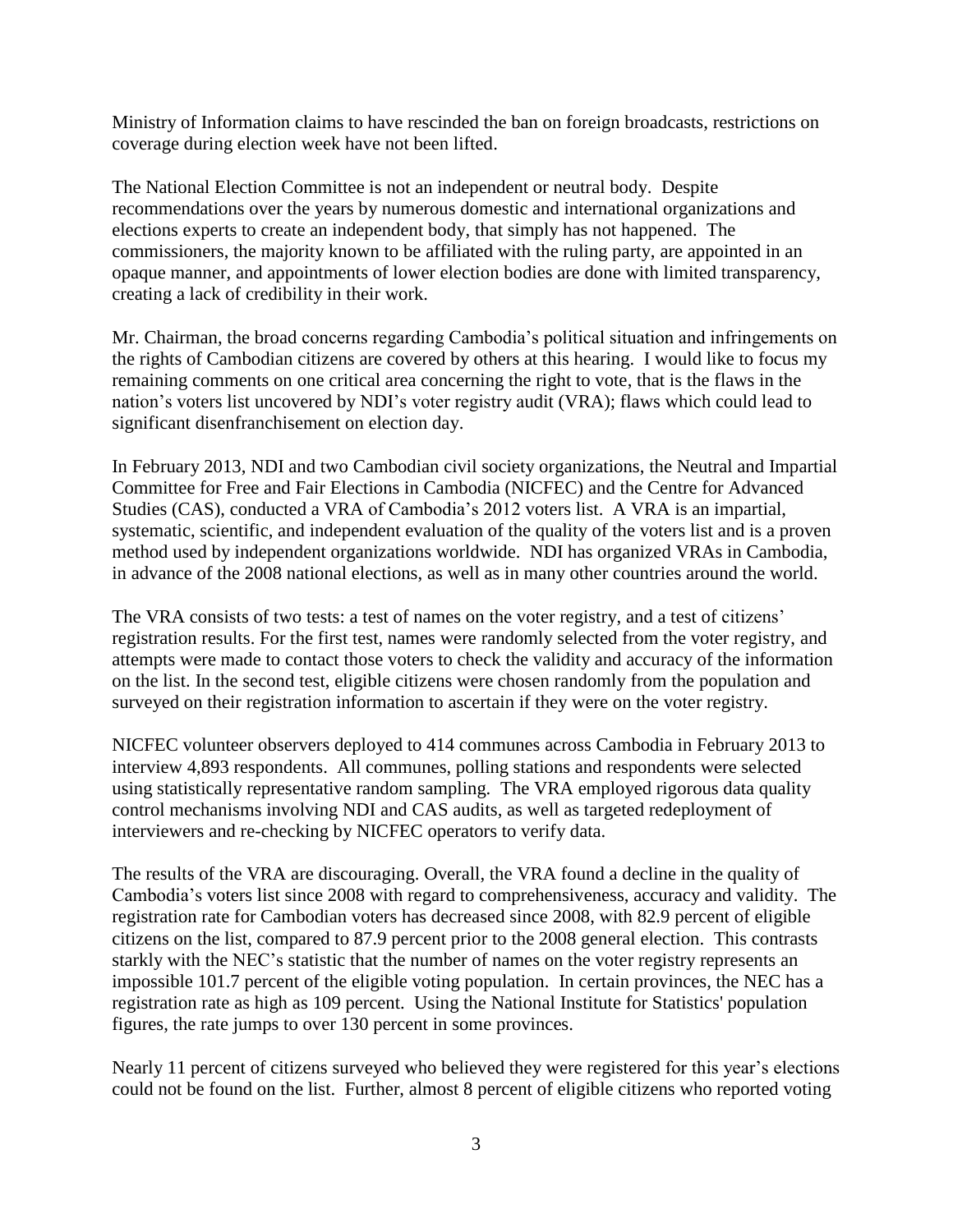in the 2008 National Assembly or 2012 commune council elections were no longer on the voters list.

Mr. Chairman, NDI believes the disenfranchisement of such a high percentage of eligible voters is a cause for serious concern. The VRA found that 92.8 percent of eligible citizens, including 68.8 percent of citizens surveyed who were not found on the voters list, plan to vote on election day. This would result in thousands of people showing up at the polls and being unable to vote, creating the possibility of confusion and conflict.

Other discrepancies abound. While 80.7 percent of names on the registry are valid and up-todate, only 63.6 percent of the names on the voter registry could be verified as people currently living where they are registered. Also, 17.1 percent of respondents were found to reside most of the time in other locations. More than one in 10 names on the list could not be found. NDI is concerned that the presence of such a high number of potential "ghost" voters on the list presents an opportunity for fraud on election day, by using those invalid names to cover fabricated votes or illegal under-aged voting. Parties interested in using invalid names would simply need to obtain a Statement of Identity for Electoral Purposes, an identification document from the commune councils, 97 percent of which are controlled by the CPP. In 2008, there were widespread reports of these forms, previously called 1018s, being used by underage citizens and non-citizens under false names.

As part of NDI's election data analysis, the Institute found other anomalous changes in the voter registry. Analyzing publicly-available data from the NEC, NDI found numerous polling stations in which more than half the voters had been deleted from the list in 2012. This would indicate that more than half of the people in the area either died or permanently relocated in one year. If there were significant over-deletions in those areas, disenfranchisement could affect electoral integrity. NDI also found provinces in which the voter registry went up by almost 15 percent in one year, inconsistent with the birth rates and migration patterns in that province.

NDI and other organizations have made numerous recommendations to the NEC regarding the voter registry and voter registration process. Most critical in advance of the July election is providing opportunities for citizens to check their registration status at the village level and register to vote if they are not found on the registry. This is necessary to correct the significant disenfranchisement found in the audit. For the longer term, there need to be systemic changes to address the voter registration system's key problem: the absence of a unique citizen/voter identifier that would allow proper maintenance of voter registries in a context marked by incomplete civil records and increased population mobility. A full list of these recommendations, as well as summarized findings from the VRA, has been attached to this testimony.

NDI, NICFEC, and CAS presented the results of the VRA and recommendations to the NEC on March 20, 2013, and publicly released a summary report the following day. Feedback from the NEC has been largely negative. The NEC rejected the results, alleging that "unclear points" in the VRA cast doubt on its accuracy, and refused to implement any of the report's recommendations. The NEC also rejected the findings of an audit conducted by another local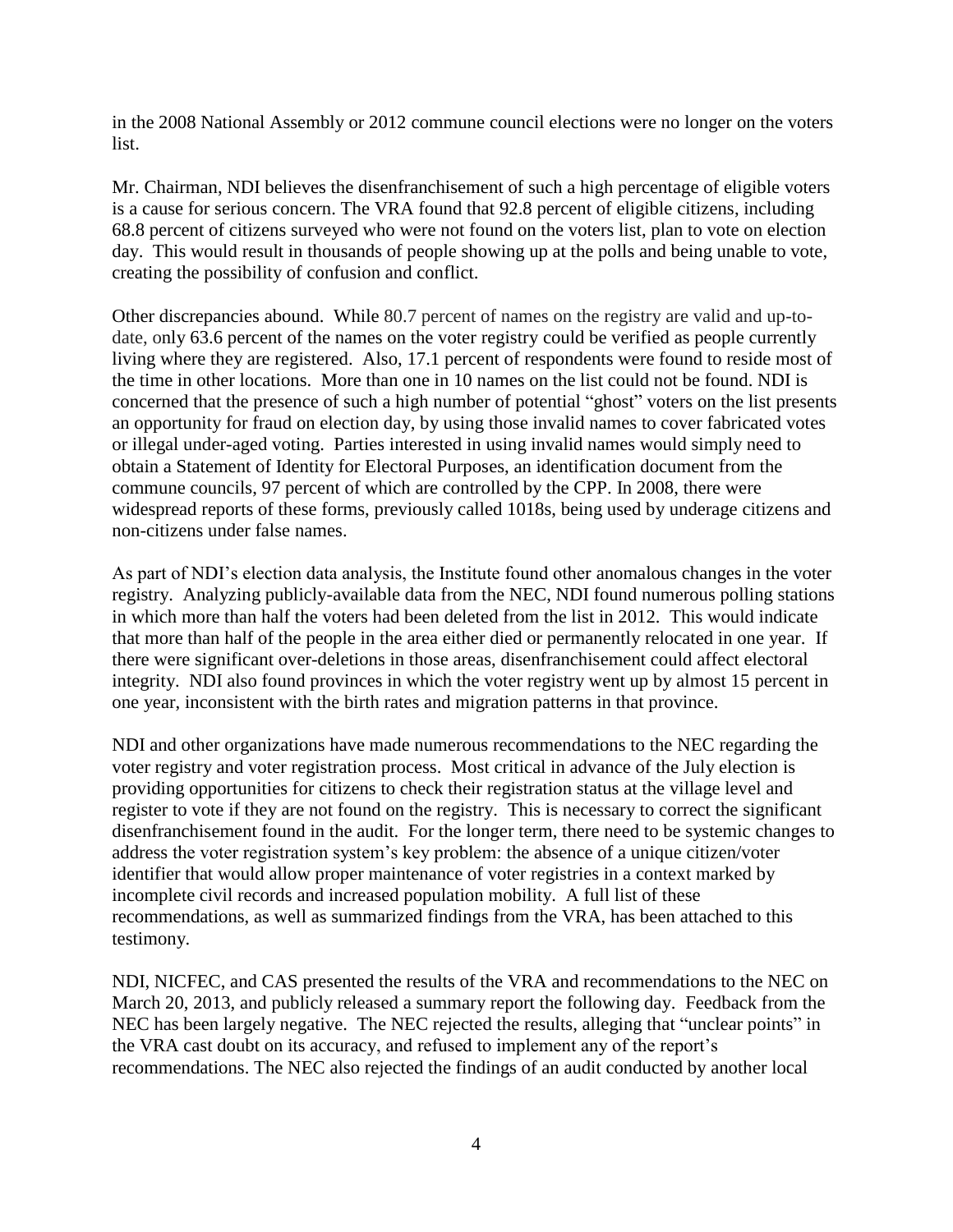NGO, the Committee for Free and Fair Elections in Cambodia, which found that 1.25 million eligible voters could lose their right to participate in this year's elections.

The NEC's responses demonstrate a misunderstanding of the VRA methodology, and the NEC has gone to great lengths to discredit and misrepresent the study. More troublingly, the NEC has demonstrated little interest in ensuring the right to vote for Cambodians. Rather than using the information from two separate independent studies to attempt to enfranchise a significant number of citizens who will not be able to vote on election day, the government has chosen to respond to the audits as a threat to its hold on power. Given the current political environment in Cambodia and efforts by the CPP to maintain control over the country's politics and media, however, this is not surprising.

Mr. Chairman, concerns with the voter registry are only some of many problems surrounding Cambodia's upcoming elections. Yet they provide a clear example of the current electoral situation in Cambodia, as they highlight not only challenges voters face as they attempt to exercise their right to vote, and they also illustrate the government's continued refusal to take the steps necessary to ensure that their elections meet international standards.

In a report to the UN Human Rights Council last year, UN Special Rapporteur for Human Rights in Cambodia Surya Subedi (the Special Rapporteur) warned, "There are major flaws in the administration of elections in Cambodia and urgent and longer-term reforms are needed to give Cambodians confidence in the electoral process and in the workings of the National Election Committee." In that report, the Special Rapporteur issued a series of important and timely recommendations for developing electoral integrity and building public trust in an inclusive and fair political process, but those recommendations, like others offered by international and citizen election observers remain mainly unaddressed. The European Union also issued a statement encouraging the government to hold a "transparent and credible election." The government has responded to these and other statements with vitriol, refusing to consider the suggested reforms and accusing the authors of interference in internal affairs.

Mr. Chairman, the government's growing hostility to constructive democratic discourse has also affected NDI's work in the country. Since the 2008 national elections, NDI has been able to carry out its democracy programs in Cambodia with only minor, generally local, interference. However, the approach of the national elections has made it increasingly difficult for NDI to conduct activities in Cambodia. In addition to the VRA, NDI and its local partners have organized a number of programs around this year's elections. These include multiparty candidate debates, which will be broadcast on television and radio, as well as a sample-based observation of polling places. These programs have been complicated by recent developments; for example, numerous aspects of the debate program have been changed or altered, from the content of the debate questions, to the number and party affiliation of participants, to securing a television broadcast partnership, thereby limiting their usefulness in helping Cambodian voters to make informed electoral choices.

Each of these programs, as well as NDI's other activities in the country, is designed to support and strengthen the democratic process in Cambodia by creating a space for dialogue and debate to inform citizens and expose them to the various political options available to them. At the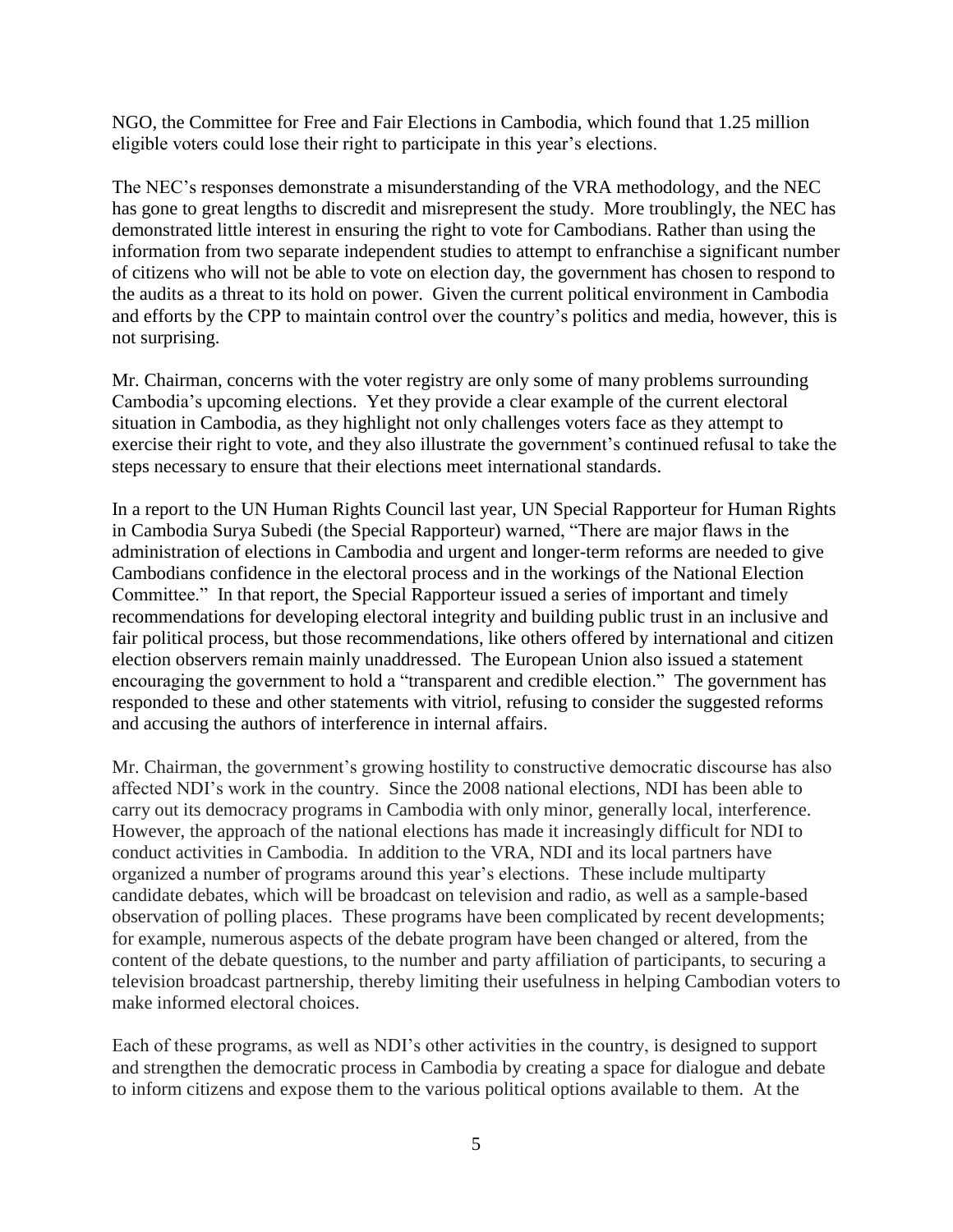same time, these programs provide opportunities for citizen oversight with the aim to engender reform of the country's troubled electoral system. In the face of sustained indifference toward reform by the ruling party, fostering and encouraging interaction between officials and citizens on pressing policy issues is critical to any hope of progress. The current political situation calls for a redoubling of these efforts.

More than 20 years ago, the Paris Peace Accords established the rule of law, respect for human rights and democracy as the essential elements for governance in Cambodia, and the international community has much to gain by continuing to support Cambodian citizens who are striving to achieve the spirit and requirements of those accords.

Thank you, Mr. Chairman and members of the Subcommittee.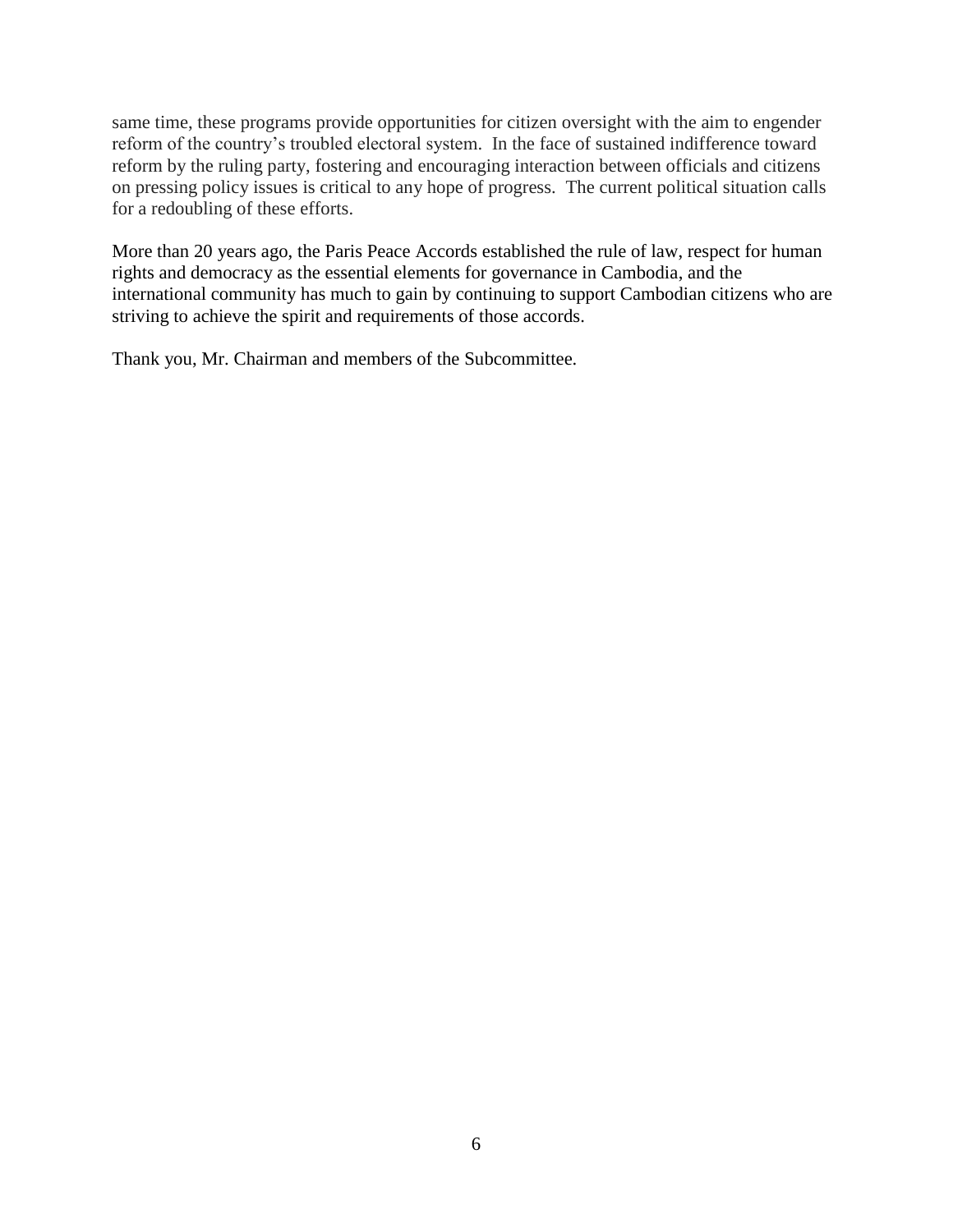## **APPENDIX:**

# **NDI REPORT ON THE VOTER REGISTRY AUDIT EXECUTIVE SUMMARY (May 2013)**



Exercising the fundamental right to vote in most countries depends largely on the existence of an accurate and complete voter registry. The maintenance and upkeep of such a voter registry can be particularly challenging in countries with insufficient records, transient populations or weak infrastructure. Moreover, voter registries are susceptible to manipulation for electoral advantage. Inaccurate voter registries have led to numerous post-election conflicts in elections held around the world and have disenfranchised many eligible voters. In Cambodia, some political parties and civil society groups have expressed concerns about the accuracy of the voter registry and a lack of confidence in the registration process. Verification of the accuracy of a voter registry through a voter registry audit (VRA) can help to detect and deter electoral fraud, correct administrative errors, and promote broad public confidence in the process on election day and beyond.

The Neutral and Impartial Committee for Free and Fair Elections in Cambodia (NICFEC), the Center for Advanced Studies (CAS), and the National Democratic Institute for International Affairs (NDI) conducted a VRA of Cambodia's voters registry that will be used for the July 2013 national elections. This VRA complements two previous audits conducted in 2007 and 2008 by NICFEC, CAS and the Committee for Free and Fair Elections in Cambodia (COMFREL), with assistance from NDI.

A voter registry audit is a systematic, scientific, and independent assessment of the quality of the voter registry. It does not focus on voter registration as a process or on every eligible voter in Cambodia, but uses statistical methodology to produce a contextual report on the overall quality of the voter registry. A VRA is a method that is used by independent election observers around the world and has been proven to be reliable and accurate internationally. In some cases, audits have exposed fundamental flaws in an already suspect process. Generally, VRAs have been welcomed as a helpful tool for successfully identifying and leading to corrections of irregularities in voter registries and, more importantly, promoting confidence in election administration and the legitimacy of the results.

The VRA included two types of field tests: list-to-people test and people-to-list test. The list-topeople test seeks to ensure that every name on the voter registry belongs to an actual person who is eligible to vote. This is done by attempting to identify and then locate a representative sample of people whose names are selected at random from the voter registry. The VRA also verified a sample of names recently deleted from the list to assess whether the deletion records were valid.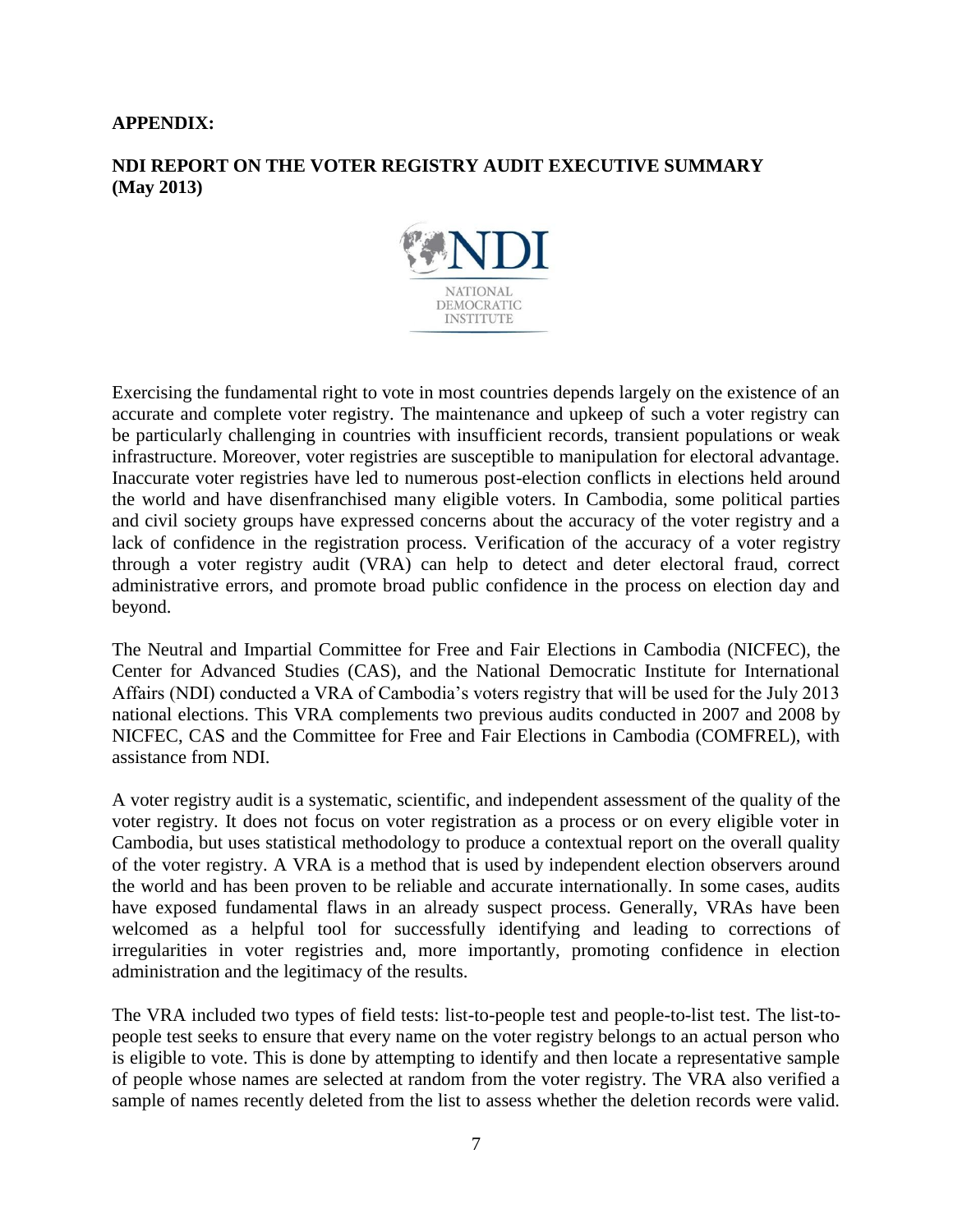In a people-to-list test, the objective is to determine what proportion of people eligible to vote is listed on the voter registry. These two field tests are also used to evaluate the accuracy of voters' personal data, including name, date of birth and address, in the registry.

In February 2013, NICFEC deployed trained volunteers to 414 communes across Cambodia to interview 4,893 respondents. All communes, polling stations and respondents were selected using statistically representative random sampling. The VRA employed rigorous data quality control mechanisms involving NDI and CAS internal auditors, the targeted redeployment of interviewers, and the re-checking by NICFEC staff to verify data. The VRA assumes a margin of error of  $\pm 2.5\%$  and the level of confidence was 95%.

The VRA provided a number of salient findings about the quality of the current voter registry, including:

- 82.9% of eligible citizens are registered voters. This represents a decline from the 2008 VRA, which showed an 87.9% registration rate. It represents a discrepancy with the National Election Committee's (NEC) statistic that placed the number of registered voters is at 101.7% of the eligible population.<sup>4</sup> (People-to-list test.)
- 10.8% of eligible citizens who thought they were registered were not found on the voter registry. Furthermore, 7.8% of eligible citizens were not on the voter registry even though they said they voted in the 2008 and/or 2012 elections. (People-to-list test.)
- 80.7% of names on the registry are valid and up-to-date, with 63.6% of names belonging to eligible voters living in that community and 17.1% of names belonging to eligible voters who lived temporarily in another location. The remaining 18.3% of names on the list were invalid, with 0.5% confirmed deceased, 7.4% permanently relocated, and 10.4% unknown to people in that community.<sup>5</sup> (List-to-people test.)
- 9.4% of the people in the deletion list were incorrectly removed. This represents no progress since 2008, despite extra measures taken by the NEC and commune councils to prevent false deletions. (Deletion list-to-people test.)
- The accuracy of voters' personal data (name, date of birth and address) in the registry declined compared with 2008, with only 63% of dates of birth and 86.4% of names matching information in the voters' ID documents. In 2008, 78.97% of dates of birth and 87.88% of names matched. (Both tests.)
- 96.5% of respondents on the voter registry indicated they plan to vote in the July elections. However, 74% of respondents who were not found on the voter registry said they intend to vote.

These discrepancies revealed by the VRA may have implications on public confidence in the upcoming elections. It is possible that a large number of eligible citizens will arrive at the polls on election day only to discover that their names are not on the voter list because they were incorrectly deleted or believe they are registered when in fact they are not.

 $\overline{\phantom{a}}$ <sup>4</sup> NEC calculates the registration rate by dividing the eligible population by the number of names on the voter registry.

<sup>&</sup>lt;sup>5</sup> This phenomenon can be found in many VRA results and is also known as "ghost voters."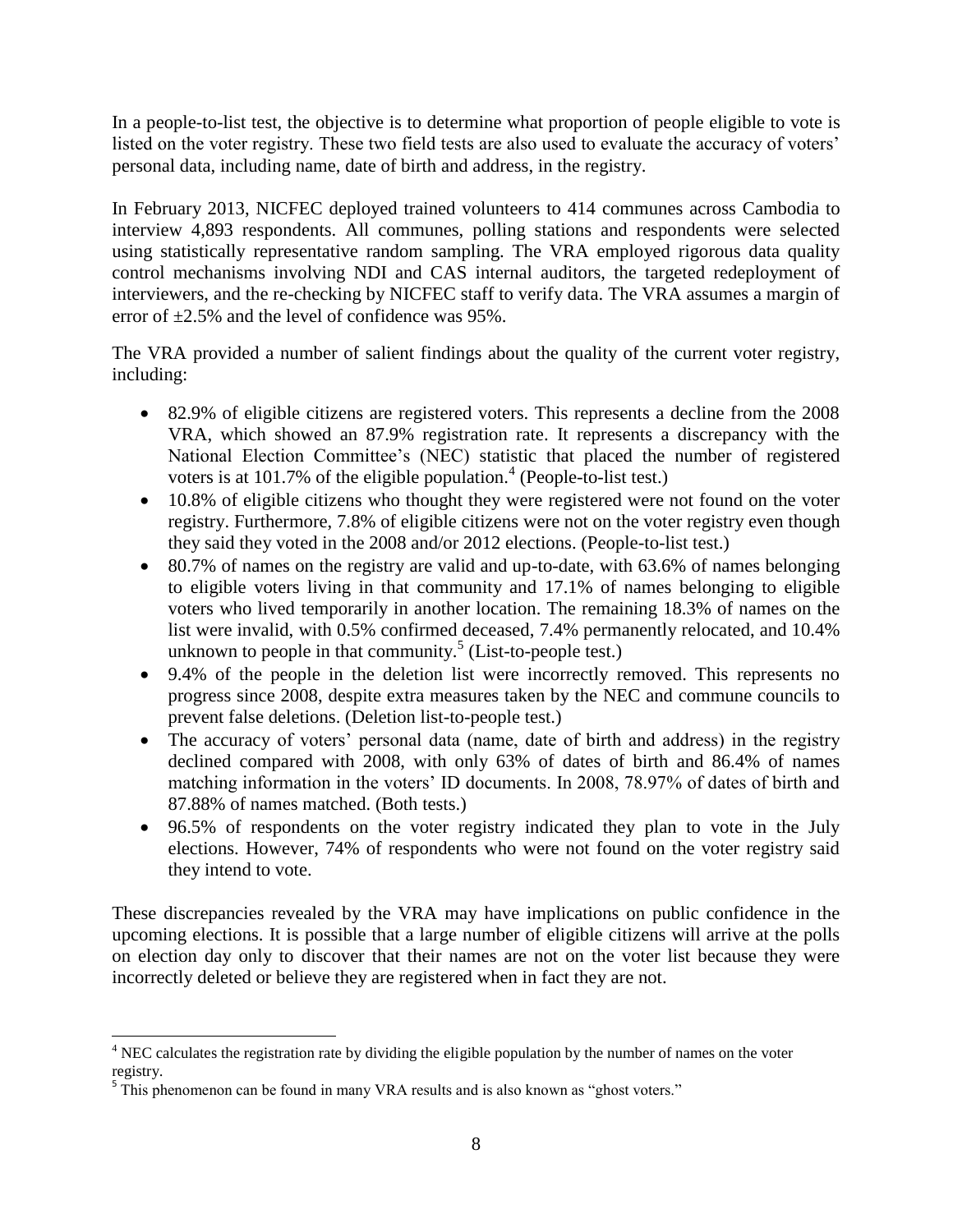The percentage of eligible voters who have registered has decreased since 2008, even though the overall size of the registry has increased. The existence of unknown, deceased or relocated names on the registry could present an opportunity for electoral abuse or fraud on election day if proper oversight and safeguards are not in place. The list is less accurate than it was five years ago, potentially indicating a lack of progress on creating or distributing identity documents in Cambodia and inviting possible confusion at the polls for people to prove their identity.

To respond to these challenges, the VRA partners recommend the following measures to be implemented before the July 2013 elections in Cambodia:

- Due to the significant number of eligible citizens who believe they are registered but are not, the NEC should organize another period for voters to check their names on the voters list and register if needed.
- Given the rate of inaccuracy of voters' personal data and the high percentage of unknown voters on the list, the NEC should provide access for independent monitors to observe the identification of voters by standing directly behind the polling station clerk and should provide monitors with access to the voter list used in the polling station.
- To avoid the possible misuse of invalid names on the list by ineligible people (under 18 years of age, non-citizens), the Ministry of Interior and NEC should prohibit further issuance of the Statement of Identity for Electoral Purposes.<sup>6</sup>
- Considering the high internal migration rate, NEC should open a mechanism to allow voters who are away from their electoral district at the time of the election to vote.
- To build public confidence in the voter registry, the NEC should allow independent observers and political parties to access the voter registry in its entirety in an analyzable format. This is common practice in established democracies and would allow the VRA to expand upon its findings and provide more comprehensive information.

In the longer term, there is a dire need for fundamental electoral reform. Changes in the voter registration and list compilation process are necessary to ensure all eligible citizens have the right to vote, to prevent and remove invalid names on the registry, and to mitigate the potential for manipulation and fraud. The VRA partners recommend the following measures:

- The Government of Cambodia and the NEC should consider the adoption of a more efficient voter registration system that would better address the increasing rate of internal migration and would enfranchise unregistered citizens who may learn too late they are not on the list. This could include a change to a continuous or automatic registration system,<sup>7</sup> which would allow for changes or corrections to the voter registry closer to election day.
- An impartial, unelected professional local body should be assigned or created to register voters, removing this responsibility from the elected and partisan commune councils.
- To increase the accuracy of the list and ease the registration process and voting for

 $\overline{\phantom{a}}$ 

<sup>&</sup>lt;sup>6</sup> The Statement of Identity for Electoral Purposes is a temporary identification paper for citizens who have no documentation to allow them to register and vote. Statement of Identities are distributed by the commune councils.  $^7$  An automatic registration would require a complete civil registry; when citizens turn 18 years old, their names would be automatically added to the voter registry.